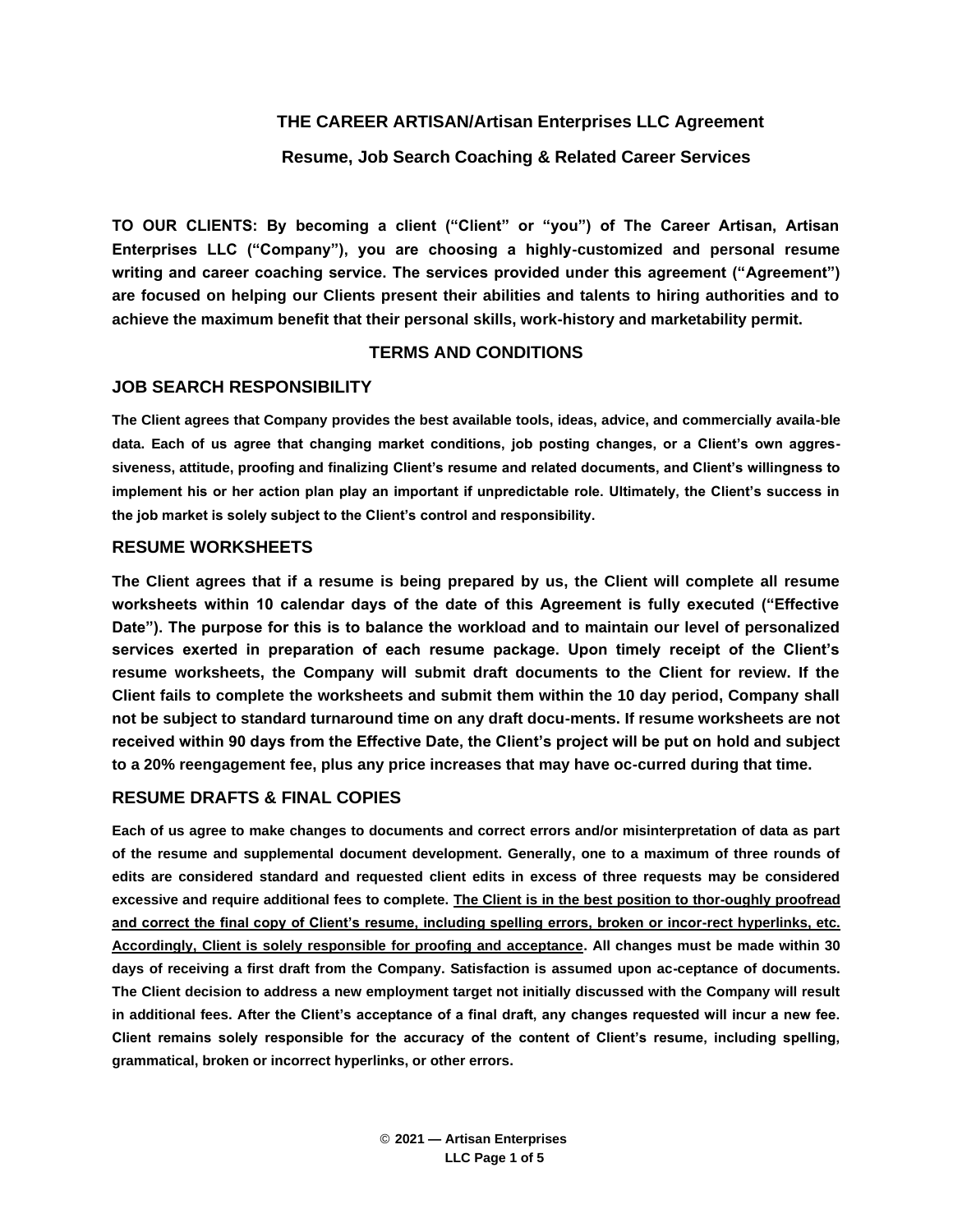**Because the Company is rendering personal services, refunds for any reason, aside from quality as stated under GENERAL REFUND POLICY below, are not available. No guarantee is made regarding the ability of the documents to result in interviews or job offers due in part, to Company's inability to determine how documents will actually be used. Company is a professional resume writing and career development firm. Due to the varying nature of computer word processing software and the page alterations that can take place from computer to computer, based on printer and computer recognition, the Company cannot guar-antee that the Client's documents will appear perfectly on every computer screen. While the Company takes reasonable steps to ensure the Client's satisfaction, some issues are beyond the Company's control and require the Client to make adjustments on the Client's end. Company does not provide detailed website design.**

#### **GENERAL REFUND POLICY**

**Quality Guarantee: The Company has in place a quality guarantee. Specifically, if the resume quality of the document written for the Client by the Company does not match the level of quality of the Company's resume samples as displayed on www.maryelizabethbradford.com, the Client may request a refund, mi-nus administrative and credit card and processing fees not to exceed \$550.00, provided the Client has given the Company a written description of their dissatisfaction, allowing Company 3 working days to analyze and determine if there is indeed a quality issue, and if so, what specific components need to be to be addressed and corrected. The Client acknowledges and understands that this refund policy is the Client's sole and exclusive remedy to any warranty or guarantees under this Agreement, if any.**

#### **TERMINATION POLICY**

**Each of us agrees and understands that this is a binding contract and therefore, Client agrees to pay and hereby authorize all fees to be billed to Client's debit or credit card. You agree that any and all payments made by you shall be NON-refundable, except as expressly provided for in the GENERAL REFUND POLICY provision of this Agreement. You promise and agree to not charge back or attempt to charge back your debit or credit card in any amount(s) or for any reason(s) whatsoever. Neither cancellations nor refunds are permitted under any circumstance, except as expressly provided for in the GENERAL REFUND POLICY provision of this Agreement. You agree that in the event you charge back or attempt to charge back any portion of your debit or credit card payments for any reason, or in the event your credit card is dishonored for any reason or in any amounts, you shall nonetheless remain legally liable for the entire amount for the agreed upon fees, plus any taxes and incidental expenses.**

**The Company has sole and absolute discretion to terminate agreement to provide any marketing collat-eral (including but not limited to: resumes, executive biography, LinkedIn profiles, website, endorsements or cover/value proposition letters) and remove the Client from continuing in any career coaching or net-working activities at any time, without a refund, if the Client ceases to follow the Company's guidelines as set forth herein, if the Client becomes disruptive or difficult to work with, if Client refuses to provide adequate information to Company, or if the Client impairs the participation of other clients in any coach-ing program they may be networking with. If termination occurs under this provision, the Client will not be charged the remaining rate if any is still due; provided, however that the Company shall be entitled to a termination fee reasonably determined by the Company to reimburse the Company for any and all costs and time already expended on the Client prior to such termination ("Termination Fee"). The Client shall pay the Termination Fee within 10 calendar days from written notice from the Company. If the Client fails to timely pay the Termination Fee, an additional five percent (5%) shall be applied on all past due amounts from and after 10 calendar days after the amount is due.**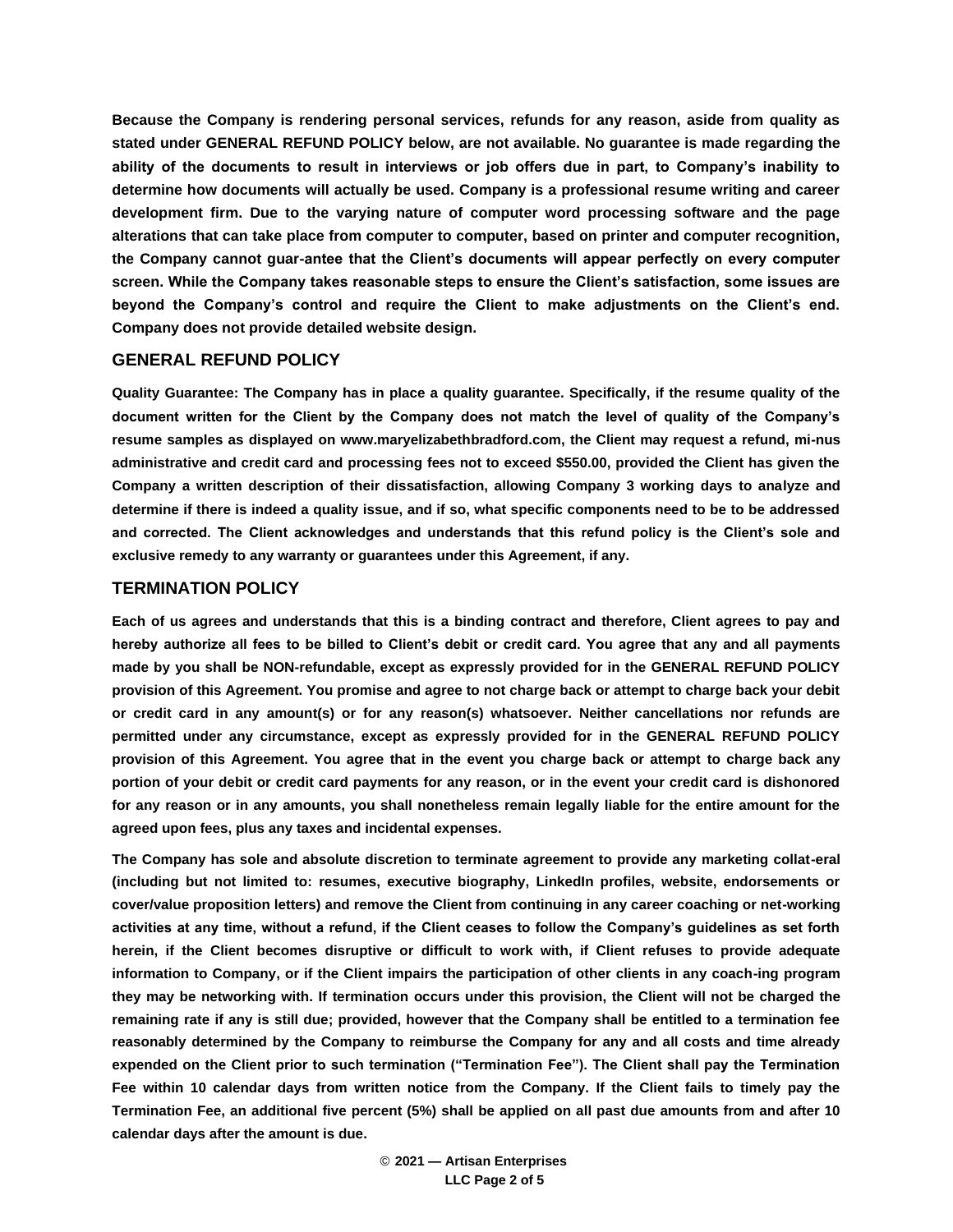### **CONFIDENTIALITY**

**Each of us covenants and agrees not to disclose to any third party the terms of this Agreement. We each further agree not to disclose any information provided to or by Mary Elizabeth Bradford - Company, the Company's employee, and/or agent, or designated as confidential by the Company ("Confidential Infor-mation"), and also agrees not to use any Confidential Information of Company, or any other information, whether it is marked confidential or not, including electronic communication, except as expressly permit-ted under this Agreement or with the prior written consent of Company. In the event that Client breaches this covenant of confidentiality or the covenant of non-disparagement, whether directly, indirectly or anonymously, you agree that the Company may disclose client information online including, without lim-itation, work performed (resumes, LI profiles, biographies, endorsements, etc.) to respond to any allega-tions online and defend the quality and body of work.**

#### **NON-DISPARAGEMENT**

**Each of us agree expressly covenant and agree to not make, and to not direct any other person to make, directly or indirectly, any negative or disparaging remarks regarding each other, including placing any negative or disparaging remarks or reviews on the internet or anywhere else. The Client agrees to exercise the highest degree of care in safeguarding any information or any of the Confidential Information of the other party against loss or other inadvertent disclosure. The Client acknowledges that, if the Client violates or breaches any of the provisions of this Agreement, specifically including, the confidentiality and nondisparagement provisions, the Company will suffer immediate and irreparable harm, damage and injury, which cannot be adequately compensated by an award of damages, and the Company will have no other adequate remedy at law. Accordingly, the Client agrees and acknowledges that, in addition to all other remedies available to the Company, including those provided for in the Liquidated Damages provision herein below, the Company shall be entitled to seek and procure specific enforcement of the obligations of this Agreement by injunction or any other remedy available at law or in equity, without bond.**

**Client hereby expressly promises and covenants not to publish — directly or indirectly — any negative ratings or reviews of the Company, including its employees and agents, of any kind through, in or on any media of any kind, including electronic media. Client further agrees and stipulates that the Company is entitled to injunctive relief, damages and attorney fees should the Company take action to remove any such publication and to prevent any further publication. Nothing contained herein shall be construed as prohibiting the Company from pursuing any other remedies available to it for any breach or threatened breach of this Agreement, including the recovery of damages from the Client.**

#### **DISCLOSURE**

**Under no circumstances will the Company, including its employees and agents, be deemed to provide any legal, tax, accounting, or financial advice whatsoever, and no information provided by the Company shall be deemed or intended as such. The Client promises to refer all legal, tax, accounting, and financially-related inquires to the appropriate professionals.**

### **GOVERNING LAW**

**This Agreement and performance hereunder shall be governed by the laws of the State of Texas. Client agrees and stipulates to venue and jurisdiction for any proceedings under this Agreement in Kendall County, Texas .**

> © **2021 — Artisan Enterprises LLC Page 3 of 5**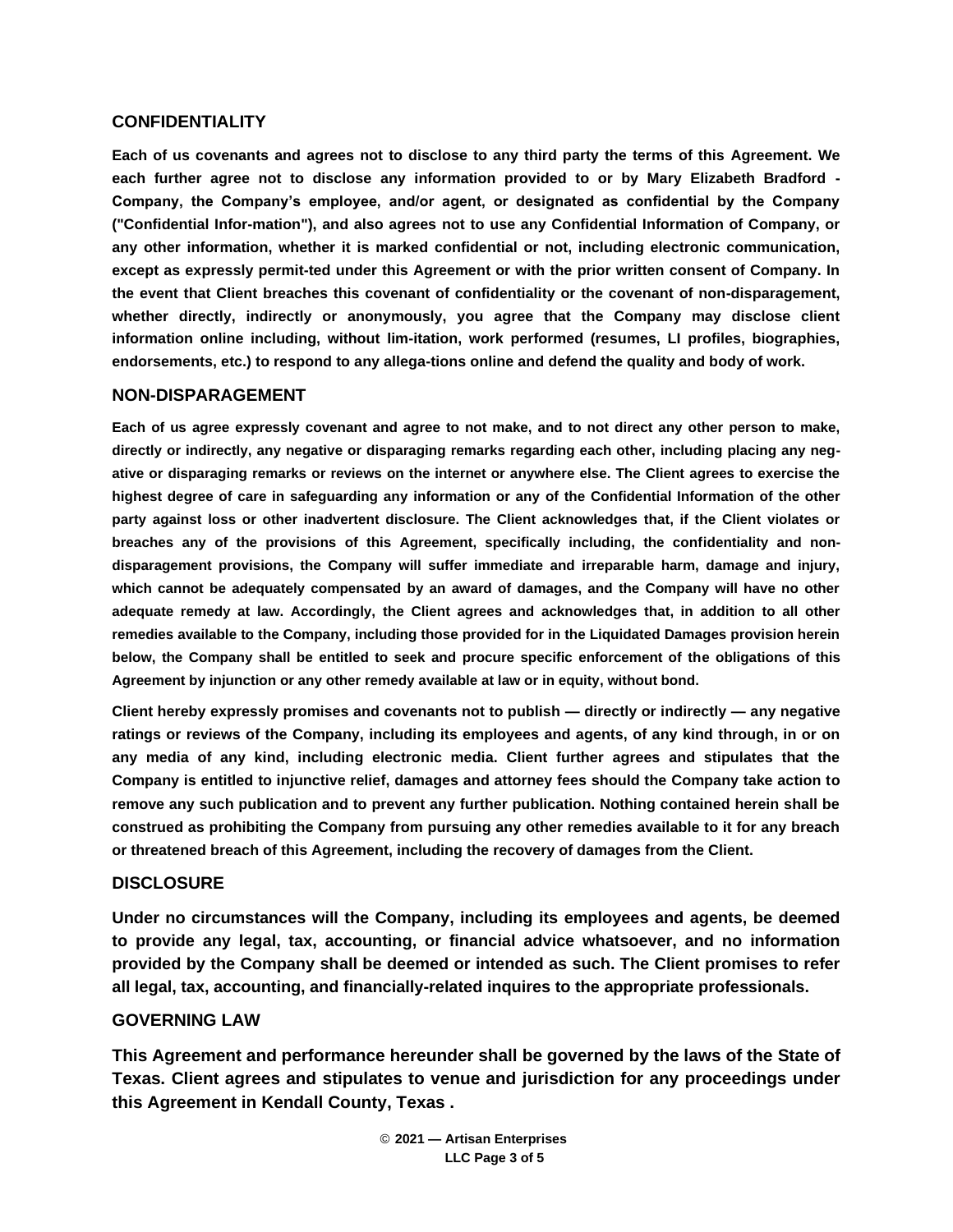### **FORCE MAJEURE**

**Except for an obligation to pay fees, neither party shall be liable for failure to perform any of its obligations under this Agreement during any period in which such party cannot perform due to matters beyond their control, including but not limited to, strike, fire, flood or other natural disaster, war embargo, or riot, provided that the party so delayed immediately notifies the other party of such delay. The terms of this Clause shall not exempt, but merely suspend, any Party from its duty to perform the obligations under this Agreement, until as soon as practicable after a force majeure condition ceases to exist.**

#### **This agreement is subject to binding arbitration.**

**You and we agree that should any dispute arise between us or under this Agreement, all such disputes, claims, controversies, differences or other matters, whether arising in law or equity, under statute, or otherwise (including, but not limited to claims for injunctive relief and claims relating to compensation for services rendered) shall be subject to the jurisdiction of and resolved by binding arbitration in Kendall County, Texas, in accordance with the rules for expedited, documents only proceedings of the American Arbitration Association (the "Rules"). This agreement to arbitrate shall be specifically enforceable in the District Courts of Kendall County, Texas.**

#### **NOTICES**

**All notices required or permitted under this Agreement shall be in writing and shall be deemed delivered when delivered by electronic mail, in person or deposited in the United States mail, postage prepaid, registered, or certified mail - return receipt requested, at the address first set forth above. Facsimile or electronic signatures shall be deemed equivalent to original signatures for purposes of this Agreement.**

# **INDEPENDENT CONTRACTOR STATUS**

**Nothing in this Agreement is to be construed as creating an agency, fiduciary relationship of any kind, partnership, venture alliance, or any other similar relationship. Each party shall be an independent con-tractor in its performance hereunder and shall retain control over its personnel and the manner in which such personnel perform hereunder. In no event shall such persons be deemed employees of the other party by virtue of participation or performance hereunder.**

### **ENTIRE AGREEMENT AND AMENDMENT**

**This Agreement constitutes the entire agreement and understanding between the parties and supersedes any prior agreement or understanding whether oral or written relating to the subject matter hereof. The headings used herein are for convenience only and shall not control or affect the meaning or construction of any provisions of this Agreement.**

### **SURVIVAL OF PROVISIONS**

**The provisions of this Agreement regarding payment and arbitration hereof shall survive termination of this Agreement for whatever cause, including, but not limited to the mutual agreement to terminate this Agreement by both parties hereto.**